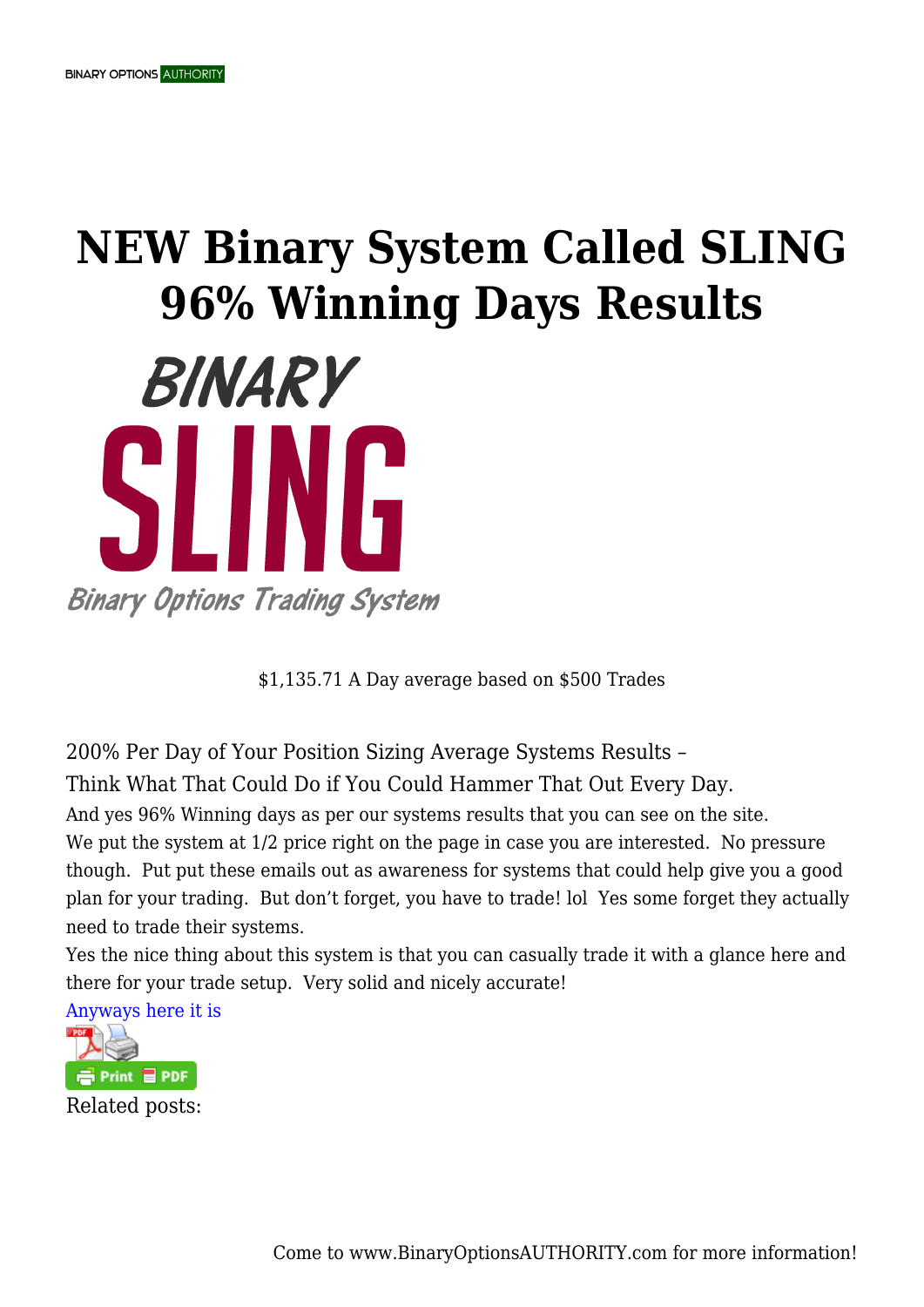

Binary Options **MASTERY** Coaching Program Review and **Overview** 



Ultra Pinpoint Precision NADEX OMNI20 Super **Solid** 



Use NADEX PUNNKD to Impress the Ladies?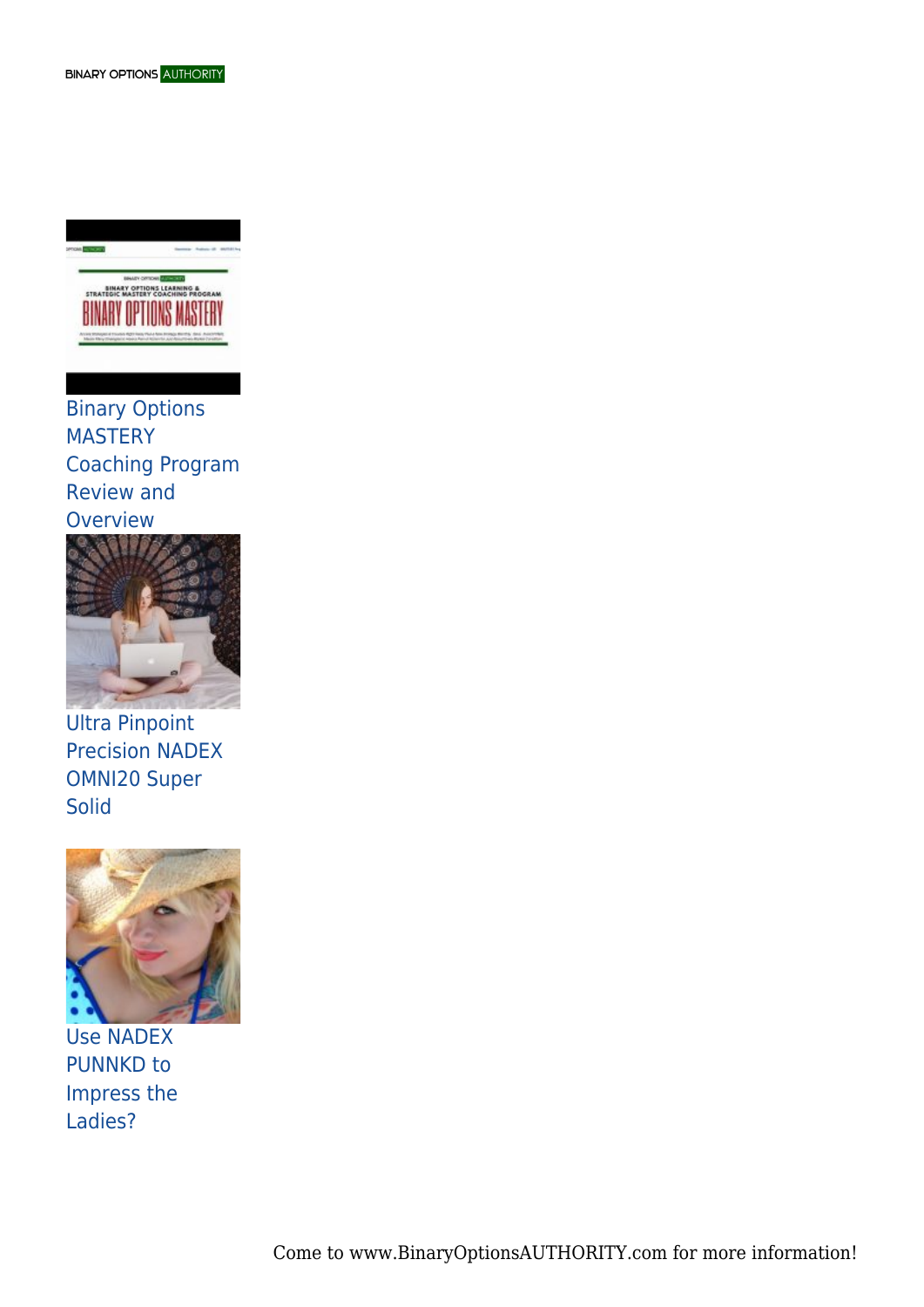

Millionaire Binary Traders Student of Our Systems Success Story

**NADEX** ary Opti **CALPE** 

Let Me Show You Quickly What NADEX Scalping is All About So You Can Understand and then Advance to C...

Come to www.BinaryOptionsAUTHORITY.com for more information!